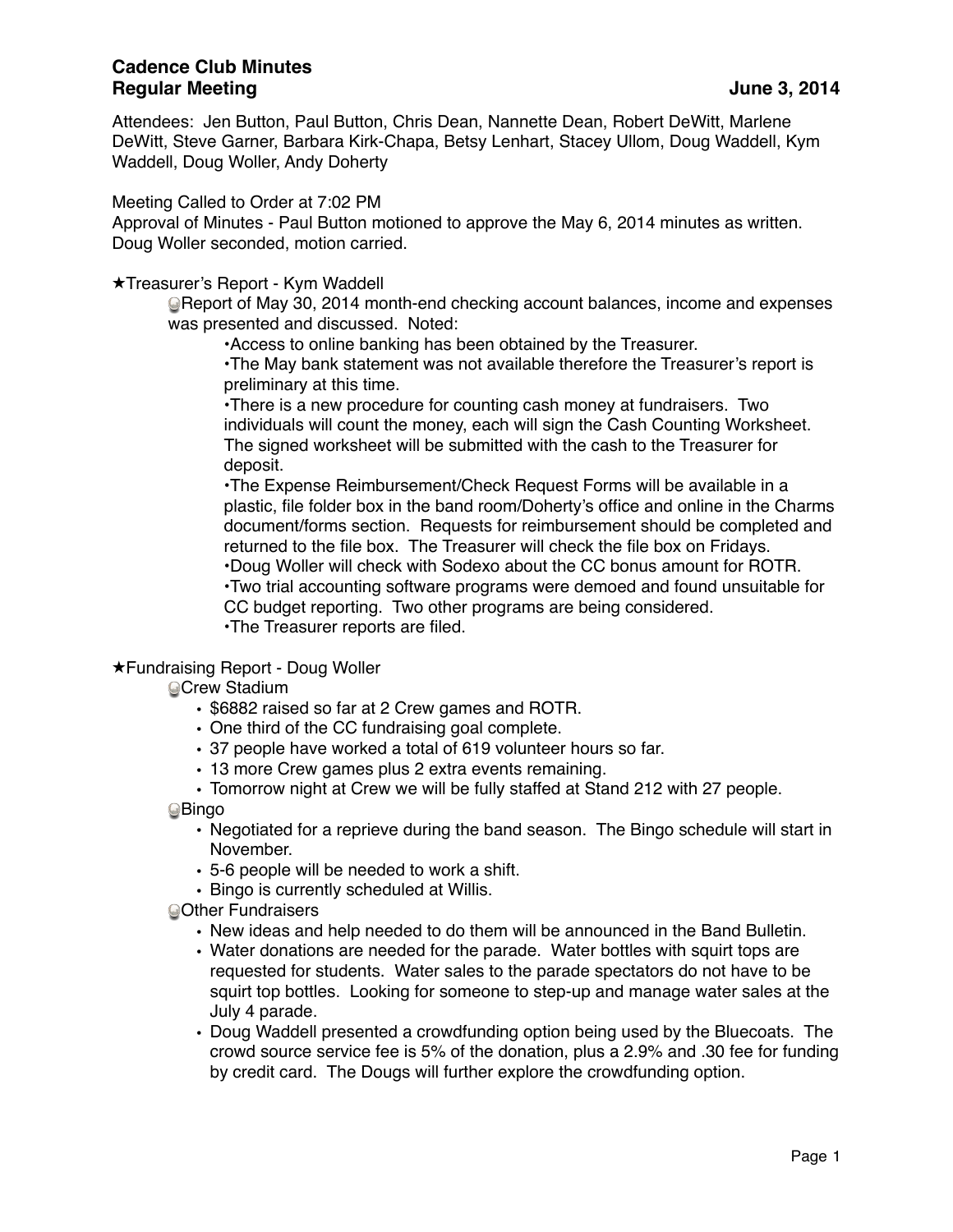- Band/Buehler's. Summertime, during a car show was suggested, however mid July through mid August will be very busy for the students with many hours together at band camp.
- Car Washes have raised \$500 for 2 events in the past. Those interested in managing this are asked to speak to Doug Woller.
- ★Director's Report Mr. Doherty

Most students will have June for vacation from band.

- Drumline will have rehearsals throughout June. Percussionists have more preparation to do before the parade.
- Marching band show title *Inspired*
	- Music will be the jazzy *Autumn Leaves,* the Stones' *Paint It Black,* and Philip Glass' *The Canyon.*
	- The message is about an artist's search for inspiration.
- The Design team is still considering what props to use. Budget is \$500 for props. **Show Shirts** 
	- Considering asking students to submit t-shirt design ideas the week after the July 4 parade.
	- Bob Dewitt has experience creating graphic art for t-shirts, decals, etc.
	- Doug Woller will get quotes for printing t-shirts from several companies. An estimation is 106 shirts for band members (88) and guard members (18). Plus shirts for Band Aids and parents.

## ★Food Committee - Jen Button

Email went out to parents, some bounced back with bad addresses.

 $\bigcirc$ Plan to seek donations from grocery stores. Kym Waddell will provide the CC tax ID# Planning two tailgate potlucks at the first home game and the homecoming game. Friday night meals

- Students could pack dinner for home games or CC could provide a snack
- Possibilities for away games include fast food ordered through Mr. Doherty by the Tuesday before, or food provided by 'sections', or parents provide something similar to band camp meal.

## **Competition meals**

• Times and nourishment needs unknown for the 6 competitions.

Seeking CC members with food service connections

- Lenhart Panera
- Garner Hot Dogs
- Kirk-Chapa catering
- Home game cookies
	- Most schools provide cookies for the visiting band members.
	- Looking for any members who have a connection with Nabisco for cookie donations.
- **QIce Cream Social** 
	- Tuesday, July 15
	- Students will be rehearsing until 8 p.m. and can attend ice cream social after that.
	- Parents could start the social at 7 or 7:30.
	- The President will manage the Ice Cream Social.

Mr. Doherty will arrange for Jen to use Charms for meal sign-ups and will provide allergy and vegan requests to the food committee.